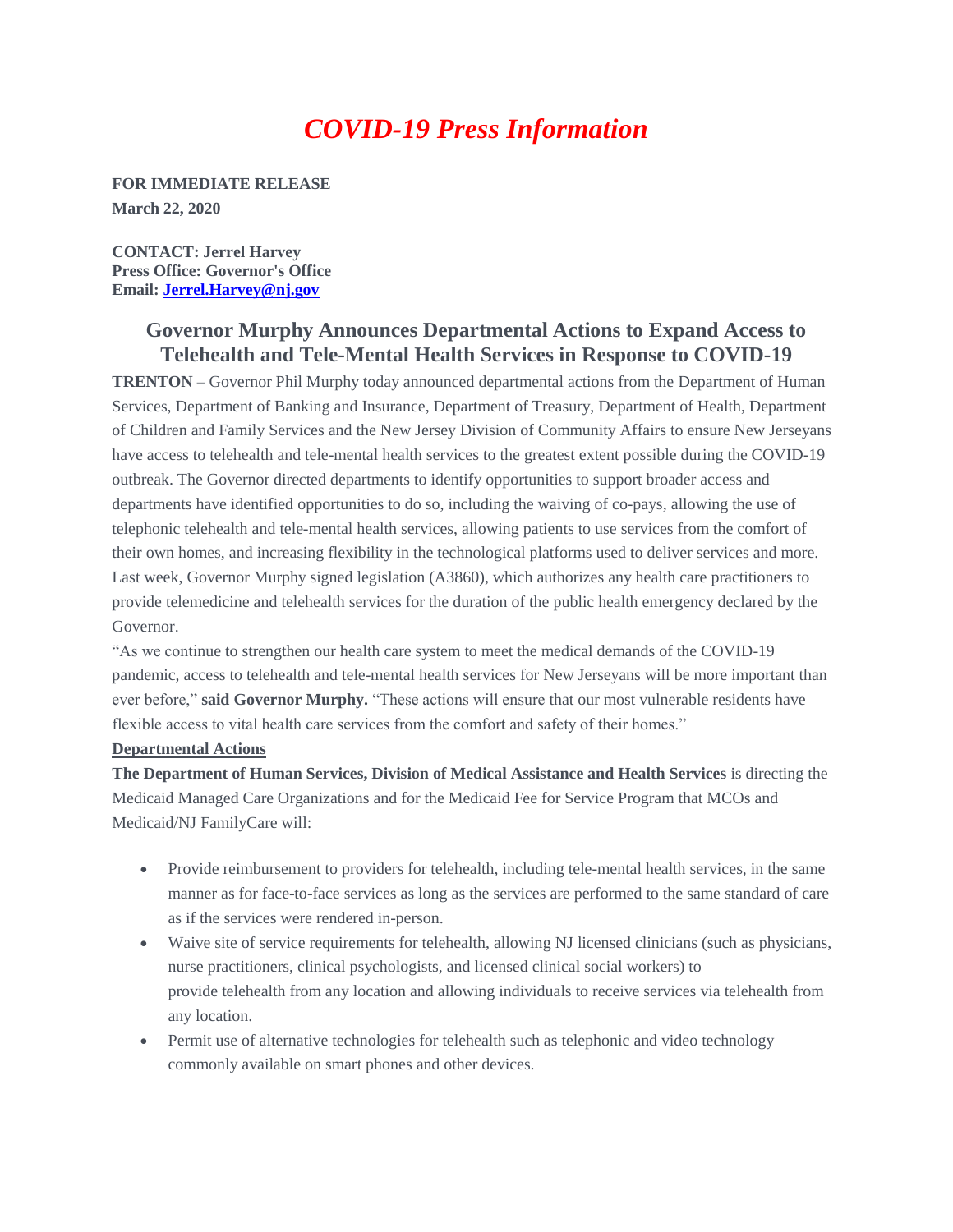### **Department of Banking and Insurance is directing carriers in the individual, small and large group markets to:**

- Review their telemedicine and telehealth networks to ensure adequacy, given the apparent increased demand, as well as grant any requested in-plan exceptions for individuals to access out-of-network telehealth providers if network telehealth providers are not available, including, but not limited to, mental health and behavioral health providers, physical therapists, occupational therapists, and speech therapists, and any other health providers capable and authorized to provide telehealth or telemedicine services pursuant to State law or other State-issued guidance.
- Cover, without cost-sharing any healthcare services or supplies delivered or obtained via telemedicine or telehealth.
- Encourage providers to utilize telemedicine or telehealth services to minimize exposure of provider staff and other patients to those who may have the COVID-19 virus.
- Ensure that the rates of payment to in-network providers for services delivered via telemedicine or telehealth are not lower than the rates of payment established by the carrier for services delivered via traditional (i.e., in-person) methods.
- Notify providers of any instructions that are necessary to facilitate billing for telehealth services.
- Allow for telephonic telehealth services and flexibility in the specific technology used to deliver the services.
- Eliminate (may not impose) prior authorization requirements on medically necessary treatment that is delivered via telemedicine or telehealth.
- Disseminate information on their website, or other reasonable means, to notify individuals of these updates.

#### **Department of Treasury, Division of Pension and Benefits has directed Horizon to:**

- Continue to provide [24/7](x-apple-data-detectors://8/) Access to Horizon Nurse Line over the phone at no cost to members.
- Cover, without cost-sharing, telehealth for in-network providers.
- Horizon Care Online, a consumer friendly, telehealth platform, is available to provide telehealth visits.
- Expand access to Telehealth/Telemedicine to include network providers outside of Horizon Care Online, including both mental and physical health providers in their network.
- Onboard a service entitled Inpathy, Inc., which allows those behavioral health providers that are currently in network to quickly onboard onto a Telehealth digital platform that will facilitate appointments between members and providers. The service is available for appointments [from 7am to](x-apple-data-detectors://9/)  [11pm,](x-apple-data-detectors://9/) 7 days per week.
- Additionally, CMS has recently relaxed telemedicine and telehealth restrictions for these products in the Medicare Advantage plans. Aetna, the SHBP/SEHBP's only MA provider, has contracted with a digital telemedicine provider to augment the capabilities of its current network in order to provide increased access to telemedicine services.

#### **Department of Health, Charity Care Program:**